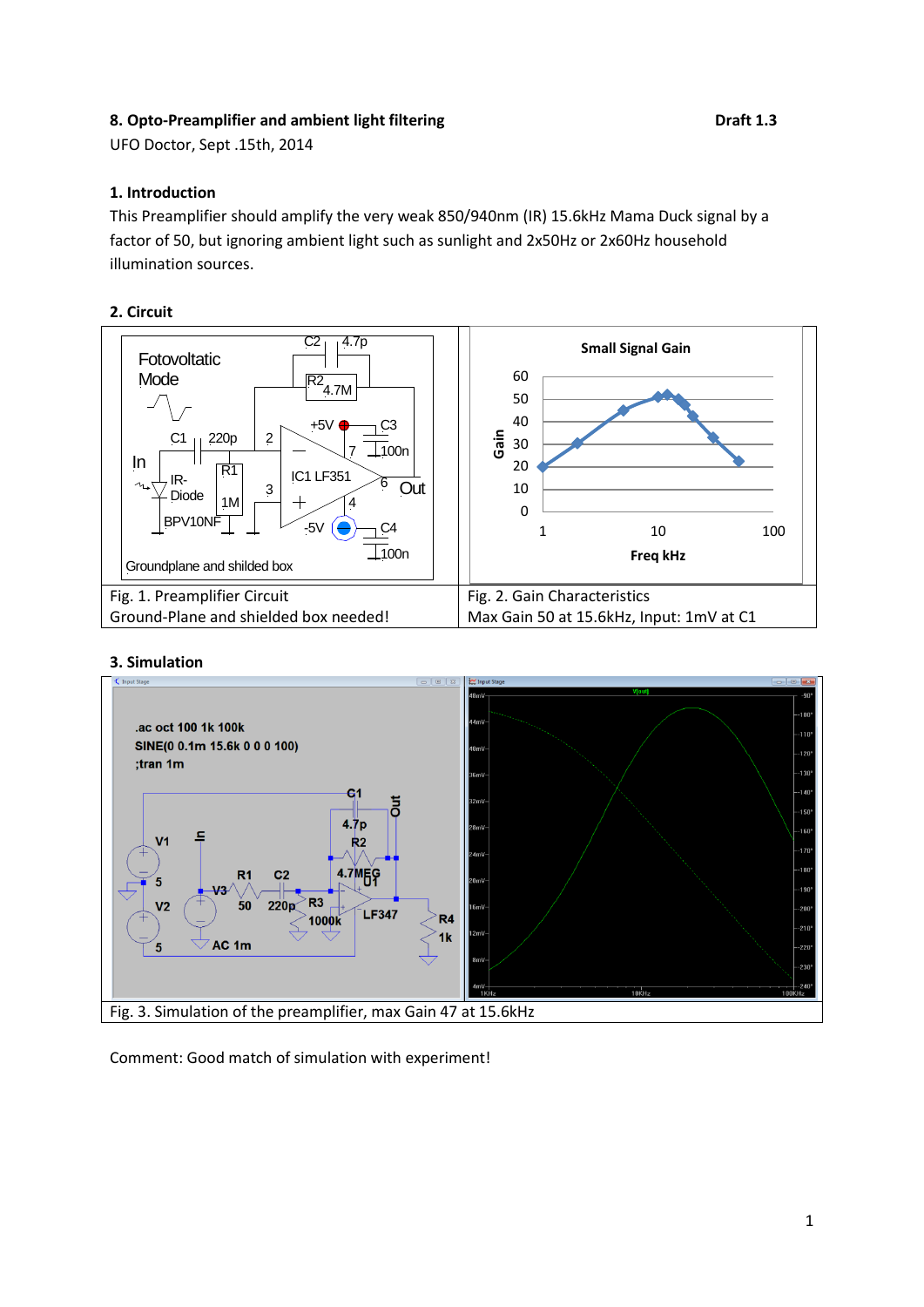**4. Effect of Ambient Light on IR-Signal amplitude**

# **4.1. Test Setup**



3: Baby Duck with BPV10NF IR Diode, distance 0.5m

# **4.2. Experimental Results**



# **4.3. Comment**

Ambient light sources such as sunlight attenuate the IR-Signal, if the ambient light generates a photo voltage >300mV!

Thus, we search for filters reducing the ambient light influence below this limit!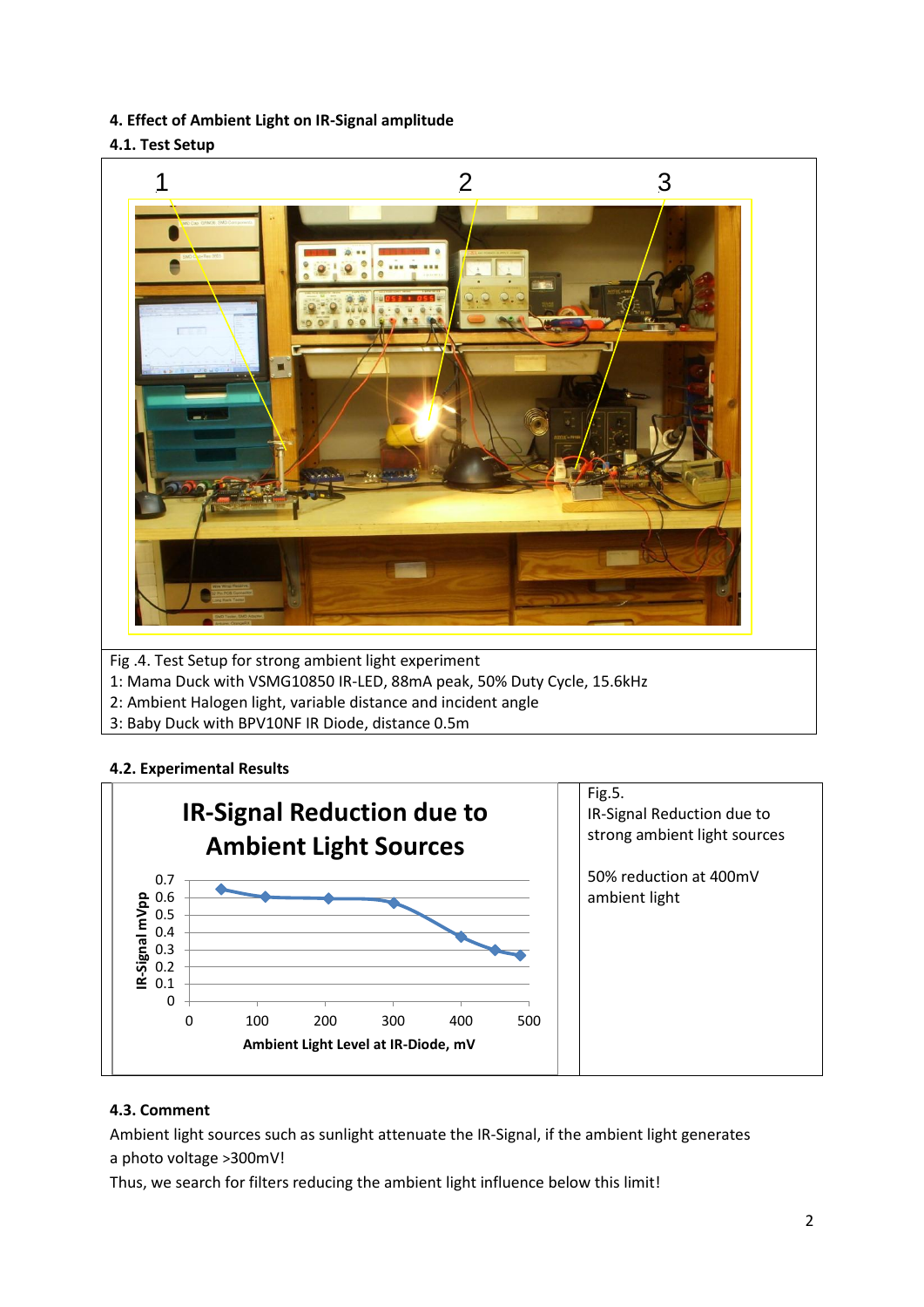# **5. Outdoor experiments with daylight attenuation filters (work still in Progress!)**

This preamplifier operates perfectly outdoors in the morning and in the evening, but not at full sunshine at noon, because the IR-Diodes get saturated to about 0.5Volts.

# 5.1. Material and Method

## A. Daylight attenuation filters

| A <sub>1</sub> | No Filter, only intrinsic red filter of D1          |
|----------------|-----------------------------------------------------|
| A <sub>2</sub> | Black garbage bag, thickness 0.015mm                |
| A <sub>3</sub> | Black Heat shrinking plastic tube, thickness 0.25mm |
| A4             | NIR Filter 940DF20, 11.5x3.2mm by omegabob2         |



# B. Light sources outdoors, clear sky, Sept  $7<sup>th</sup>$ , 15.00 and Sept 15<sup>th</sup>, 2014

| B1             | 10 Degree to full Sun  |
|----------------|------------------------|
| B <sub>2</sub> | 90 Degree to full Sun  |
| B <sub>3</sub> | 180 Degree to full Sun |

## C. Light Sources indoors

|                 | <b>LED</b>        | Wavelength | Rad intens   Half Angle  |                        | Peak cur        |
|-----------------|-------------------|------------|--------------------------|------------------------|-----------------|
| $\overline{C1}$ | VSMG10850   850nm |            | 5mW/sr                   | $ +/$ -75 Deg $ 0.13A$ |                 |
| l C2            | <b>VSLY5850</b>   | l 850nm    | 600mW/sr                 | $ +/3$ Deg             | 0.1A            |
| $\mathsf{C}3^*$ | SFH4233           | 940nm      | $170$ mW/sr $ +/$ 60 Deg |                        | $\mathsf{I}$ 1A |

\*C3 not checked, since not delivered

## D. Light detector

|      | Diode   | Wavelength | Sensitivity    | Half Angle        | Rise/Fall |
|------|---------|------------|----------------|-------------------|-----------|
| l D1 | BPV10NF | 750-1150nm | $\mid$ 0.55A/W | $ +/20$ Deg 2.5ns |           |